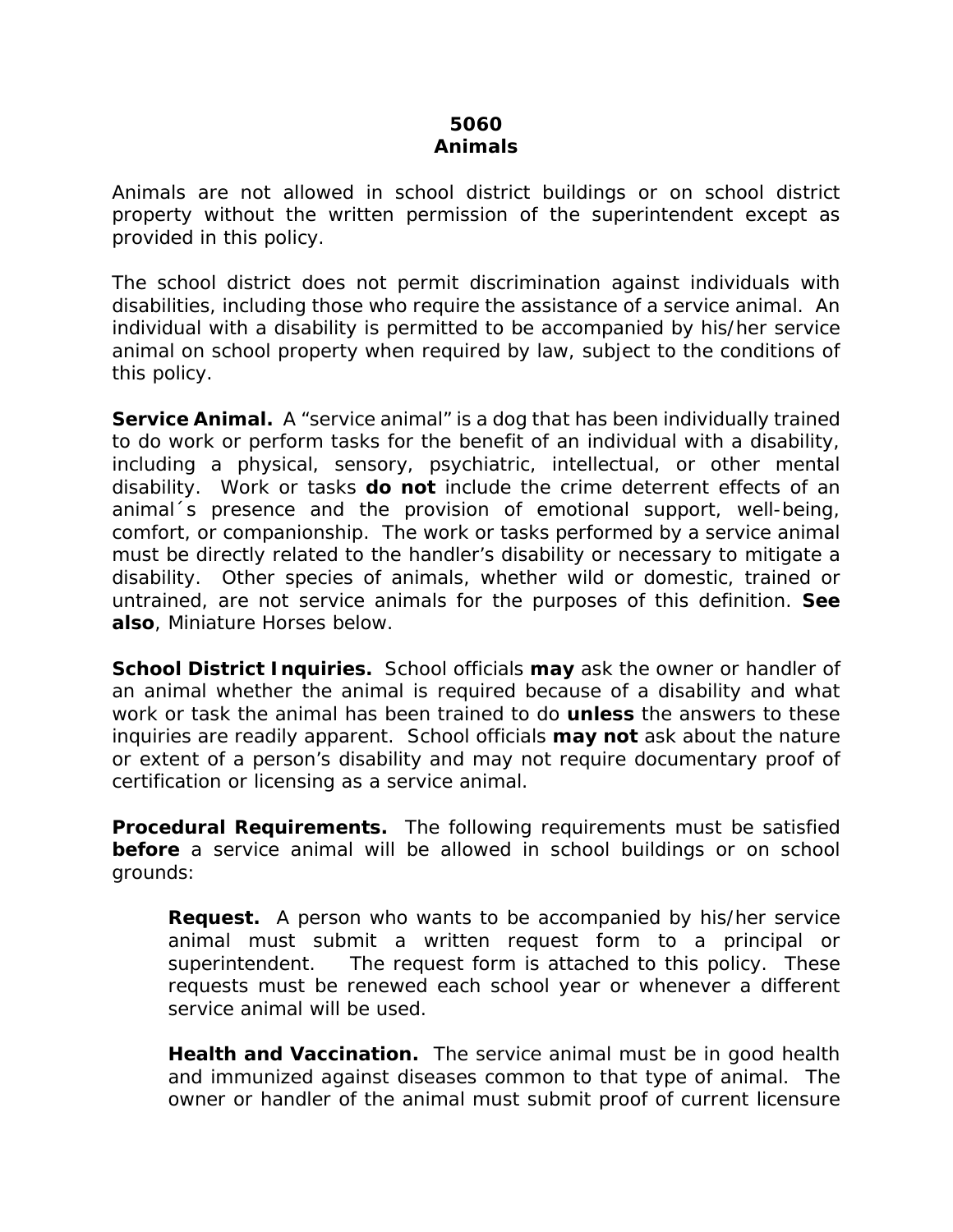from the local licensing authority and proof of the service animal's current vaccinations and immunizations from a licensed veterinarian.

Service animals will not be allowed in school buildings or other school property until the school has approved the request.

**Control.** A service animal must be under the control of its handler at all times. The service animal must have a harness, backpack, vest identifying the dog as a trained service dog, leash, or other tether. If the handler is unable to use a harness, backpack, vest, leash, or other tether, because of a disability or the use of a harness, backpack, vest, leash, or other tether would interfere with the service animal's safe, effective performance of work or tasks, the use of these items is not required. However, the service animal must be otherwise under the handler's control.

**Exclusion or Removal from School.** A service animal may be excluded from school property and buildings if a school administrator determines that:

- (1) A handler does not have control of the service animal;
- (2) The service animal is not housebroken;
- (3) The service animal presents a direct and immediate threat to others in the school; or
- (4) The animal's presence fundamentally alters the nature of the service, program, or activity.

The handler or the student's parent or guardian shall be required to remove the service animal from school premises immediately upon such a determination. If the service animal is removed, the individual with a disability shall be provided with the opportunity to participate in the service, program, or activity without the service animal.

**Allergic Reactions.** If any student or school employee assigned to a classroom or mode of transportation in which a service animal is permitted suffers an allergic reaction to the service animal, the person having custody and control of the animal will be required to remove the animal to a different location designated by an administrator. The school will arrange a meeting between school personnel, the individual with the disability, and the parents or guardian(s) of the person with the disability if that person is a student to develop an alternate plan.

**Supervision and Care of Service Animals.** The owner or handler of a service animal is solely responsible for the supervision and care of the animal, including any feeding, exercising, and clean up while the animal is in a school building or on school property. The student's parent or guardian is responsible